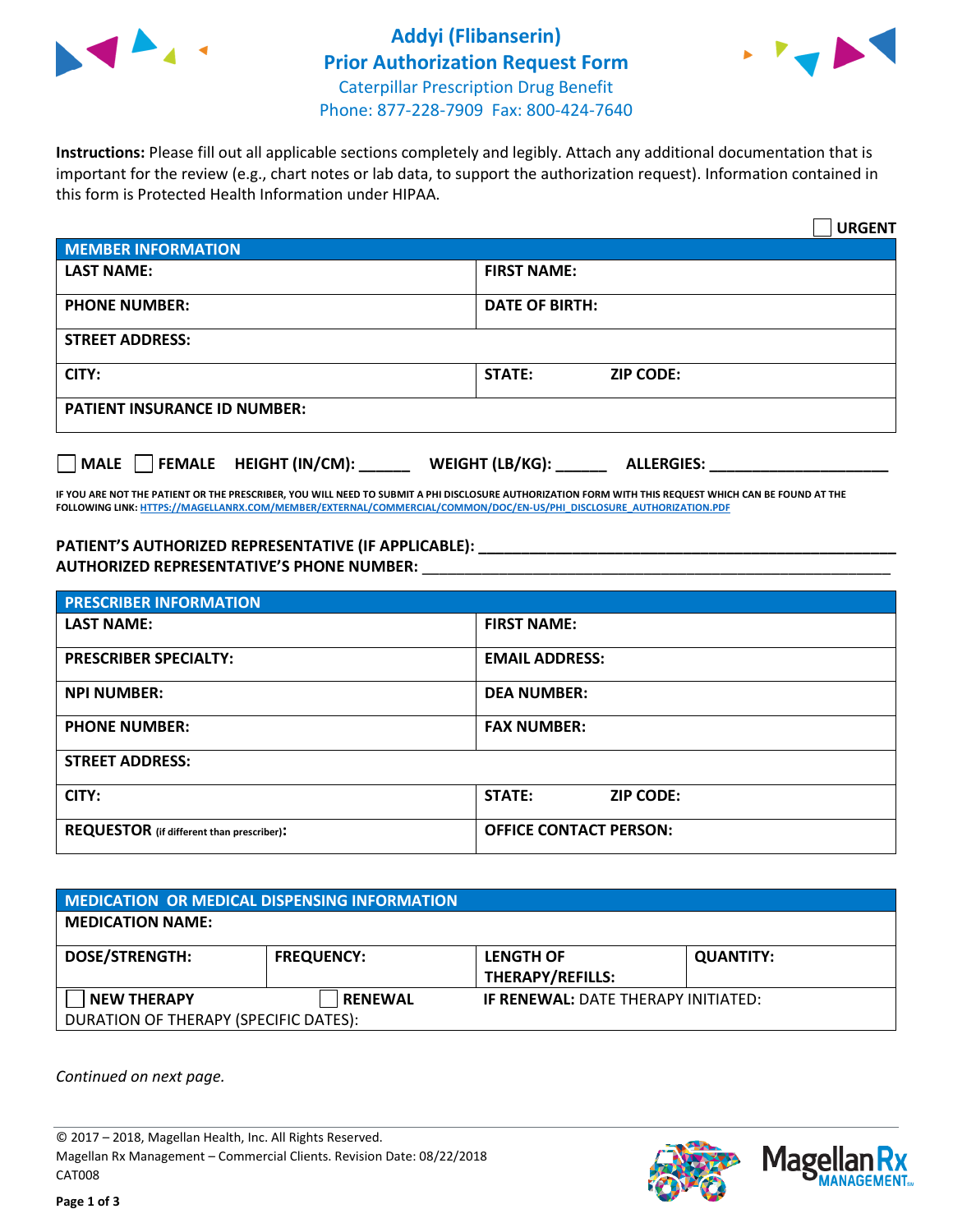



| MEMBER'S LAST NAME: NAME:                                                                                                                                                                                                                                                                                                                                                                                                                                                                                                      | <b>MEMBER'S FIRST NAME:</b>                                                                                                                                                                                                                                                                                                  |                                                       |  |  |
|--------------------------------------------------------------------------------------------------------------------------------------------------------------------------------------------------------------------------------------------------------------------------------------------------------------------------------------------------------------------------------------------------------------------------------------------------------------------------------------------------------------------------------|------------------------------------------------------------------------------------------------------------------------------------------------------------------------------------------------------------------------------------------------------------------------------------------------------------------------------|-------------------------------------------------------|--|--|
|                                                                                                                                                                                                                                                                                                                                                                                                                                                                                                                                | 1. HAS THE PATIENT TRIED ANY OTHER MEDICATIONS FOR THIS CONDITION?                                                                                                                                                                                                                                                           | YES (if yes, complete below)<br><b>NO</b>             |  |  |
| <b>MEDICATION/THERAPY (SPECIFY</b><br>DRUG NAME AND DOSAGE):                                                                                                                                                                                                                                                                                                                                                                                                                                                                   | <b>DURATION OF THERAPY (SPECIFY</b><br>DATES):                                                                                                                                                                                                                                                                               | <b>RESPONSE/REASON FOR</b><br><b>FAILURE/ALLERGY:</b> |  |  |
| <b>2. LIST DIAGNOSES:</b>                                                                                                                                                                                                                                                                                                                                                                                                                                                                                                      |                                                                                                                                                                                                                                                                                                                              | <b>ICD-10:</b>                                        |  |  |
| $\Box$ Hypoactive sexual desire disorder (HSDD)                                                                                                                                                                                                                                                                                                                                                                                                                                                                                |                                                                                                                                                                                                                                                                                                                              |                                                       |  |  |
| PRIOR AUTHORIZATION.                                                                                                                                                                                                                                                                                                                                                                                                                                                                                                           | 3. REQUIRED CLINICAL INFORMATION: PLEASE PROVIDE ALL RELEVANT CLINICAL INFORMATION TO SUPPORT A                                                                                                                                                                                                                              |                                                       |  |  |
| Is the patient pre-menopausal?* $\Box$ Yes $\Box$ No<br>*Please provide chart documentation.                                                                                                                                                                                                                                                                                                                                                                                                                                   |                                                                                                                                                                                                                                                                                                                              |                                                       |  |  |
| Is the patient post-menopausal? $\Box$ Yes $\Box$ No<br>Is the patient's low sexual desire due, all or in part, to a co-existing medical or psychiatric condition? $\Box$ Yes $\Box$ No<br>Is the patient's low sexual desire due, all or in part, to problems within the relationship?<br>$\Box$ Yes $\Box$ No<br>Is the patient's low sexual desire due, all or in part, to the effects of a medication or other drug substance?<br>$\square$ Yes $\square$ No                                                               |                                                                                                                                                                                                                                                                                                                              |                                                       |  |  |
| <b>REAUTHORIZATION:</b><br>If this is a reauthorization request, also answer the following:<br>Is the patient having a positive response to therapy?* $\Box$ Yes $\Box$ No<br><i>*Please provide chart documentation.</i>                                                                                                                                                                                                                                                                                                      |                                                                                                                                                                                                                                                                                                                              |                                                       |  |  |
| Are there any other comments, diagnoses, symptoms, medications tried or failed, and/or any other information the<br>physician feels is important to this review?                                                                                                                                                                                                                                                                                                                                                               |                                                                                                                                                                                                                                                                                                                              |                                                       |  |  |
|                                                                                                                                                                                                                                                                                                                                                                                                                                                                                                                                |                                                                                                                                                                                                                                                                                                                              |                                                       |  |  |
| information is received.                                                                                                                                                                                                                                                                                                                                                                                                                                                                                                       | Please note: Not all drugs/diagnosis are covered on all plans. This request may be denied unless all required                                                                                                                                                                                                                |                                                       |  |  |
|                                                                                                                                                                                                                                                                                                                                                                                                                                                                                                                                | ATTESTATION: I attest the information provided is true and accurate to the best of my knowledge. I understand that<br>the Health Plan, insurer, Medical Group or its designees may perform a routine audit and request the medical<br>information necessary to verify the accuracy of the information reported on this form. |                                                       |  |  |
| Prescriber Signature or Electronic I.D. Verification:                                                                                                                                                                                                                                                                                                                                                                                                                                                                          |                                                                                                                                                                                                                                                                                                                              | Date:                                                 |  |  |
| <b>CONFIDENTIALITY NOTICE:</b> The documents accompanying this transmission contain confidential health information that is legally privileged. If<br>you are not the intended recipient, you are hereby notified that any disclosure, copying, distribution, or action taken in reliance on the contents<br>of these documents is strictly prohibited. If you have received this information in error, please notify the sender immediately (via return FAX)<br>and arrange for the return or destruction of these documents. |                                                                                                                                                                                                                                                                                                                              |                                                       |  |  |
|                                                                                                                                                                                                                                                                                                                                                                                                                                                                                                                                |                                                                                                                                                                                                                                                                                                                              |                                                       |  |  |

© 2017 – 2018, Magellan Health, Inc. All Rights Reserved. Magellan Rx Management – Commercial Clients. Revision Date: 08/22/2018 CAT008



**Magella** 

**AANAGEMENT**<sub>SM</sub>